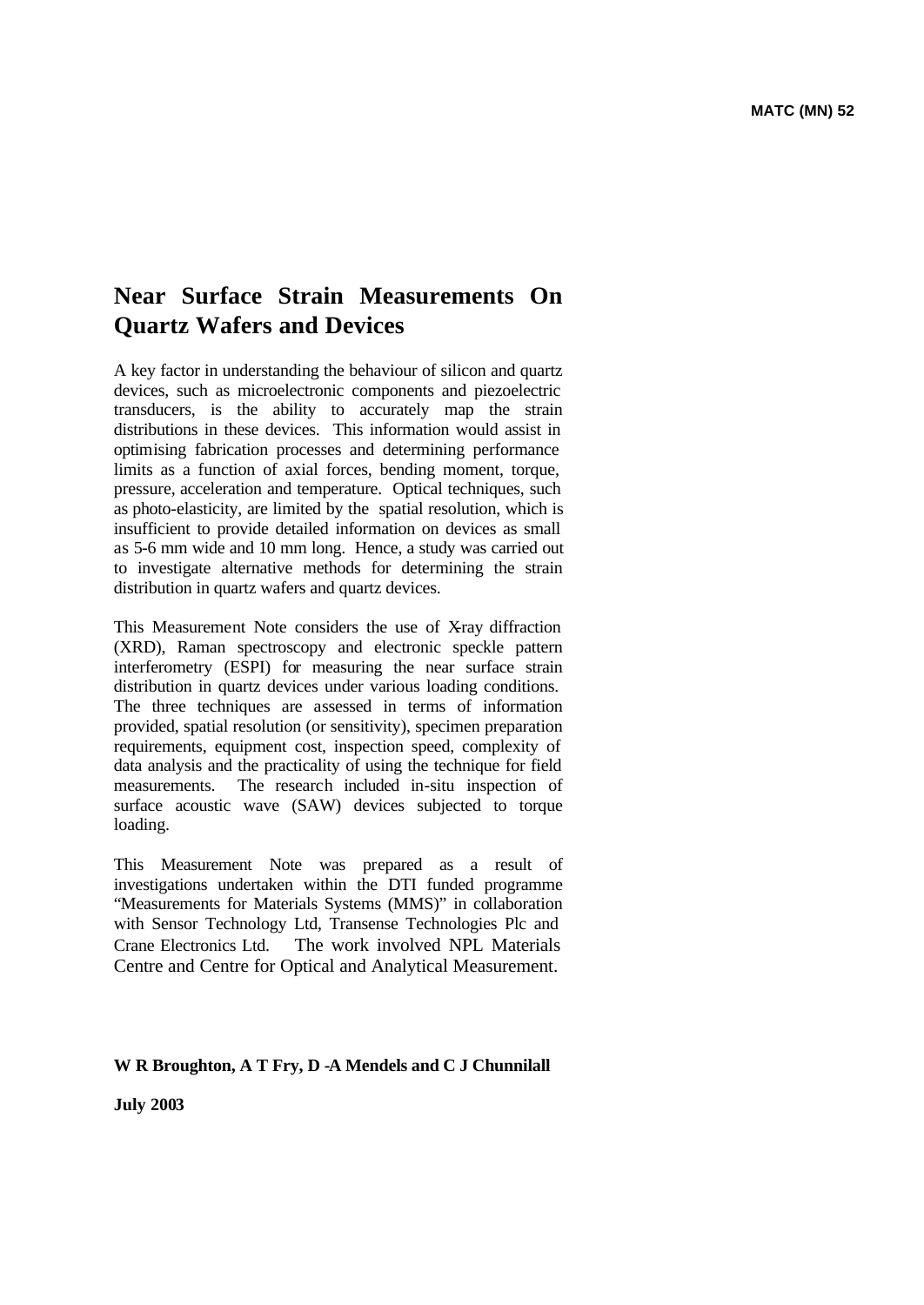# **INTRODUCTION**

Optical techniques, such as photo-elasticity, have insufficient resolution to enable strain mapping of quartz devices (typically 5 mm x 10 mm), and thus alternative techniques need to be considered. This Measurement Note considers the use of X-ray diffraction (XRD), Raman spectroscopy and electronic speckle pattern interferometry (ESPI) for measuring the near surface strain distribution in quartz devices under various loading conditions. These techniques are assessed in terms of information provided, spatial resolution (or sensitivity), specimen preparation requirements, equipment cost, inspection speed, complexity of data analysis and the practicality of using the technique for in-situ and field measurements.

#### **X-RAY DIFFRACTION (XRD)**

XRD was used to measure strain levels in quartz wafers and surface acoustic wave (SAW) devices at various stages of production and under torque loading.

## **Residual Strain Measurements**

Residual strain measurements were performed using a Siemens D500 diffractometer and Cr-Ka radiation (see Figures 1 and 2). This comprised of a D500 goniometer that was set up in the Bragg-Brentano geometry with a θ-2θ drive. The X-ray generator was a Kristalloflex model with a solid-state scintillation detector attached to the 2θ-drive. A full 2θ scan was conducted of the samples in order to determine a suitable peak ( $\mathbf{q}_0 = 40.078464^\circ$ ) for the measurement of residual strain.

Residual strains were measured in the "asreceived" state, where one side had been mechanically polished and the other side had been ground. Residual strain measurements were performed at nine locations on the surface (Figure 3). For these measurements, the residual strain was determined using the **d** versus  $\sin^2 y$  ( $y = \text{angle of inclination}$ between sample and incident beam) technique using omega geometry to evaluate the magnitude of the residual strain.







**Figure 2: Schematic of XRD system.** 

The residual strain measurements on the ground surfaces of the "as-received" quartz wafers are highly compressive, ranging from  $-0.6$  to  $-1.6$  % (see Table 1 and Figure 4) with maximum strain levels located at the wafer centre and decreasing towards the wafer edges. Counterbalancing tensile strains of equivalent magnitude can be expected to be present on the polished surface of the wafers.



**Figure 3: XRD measurement sites.**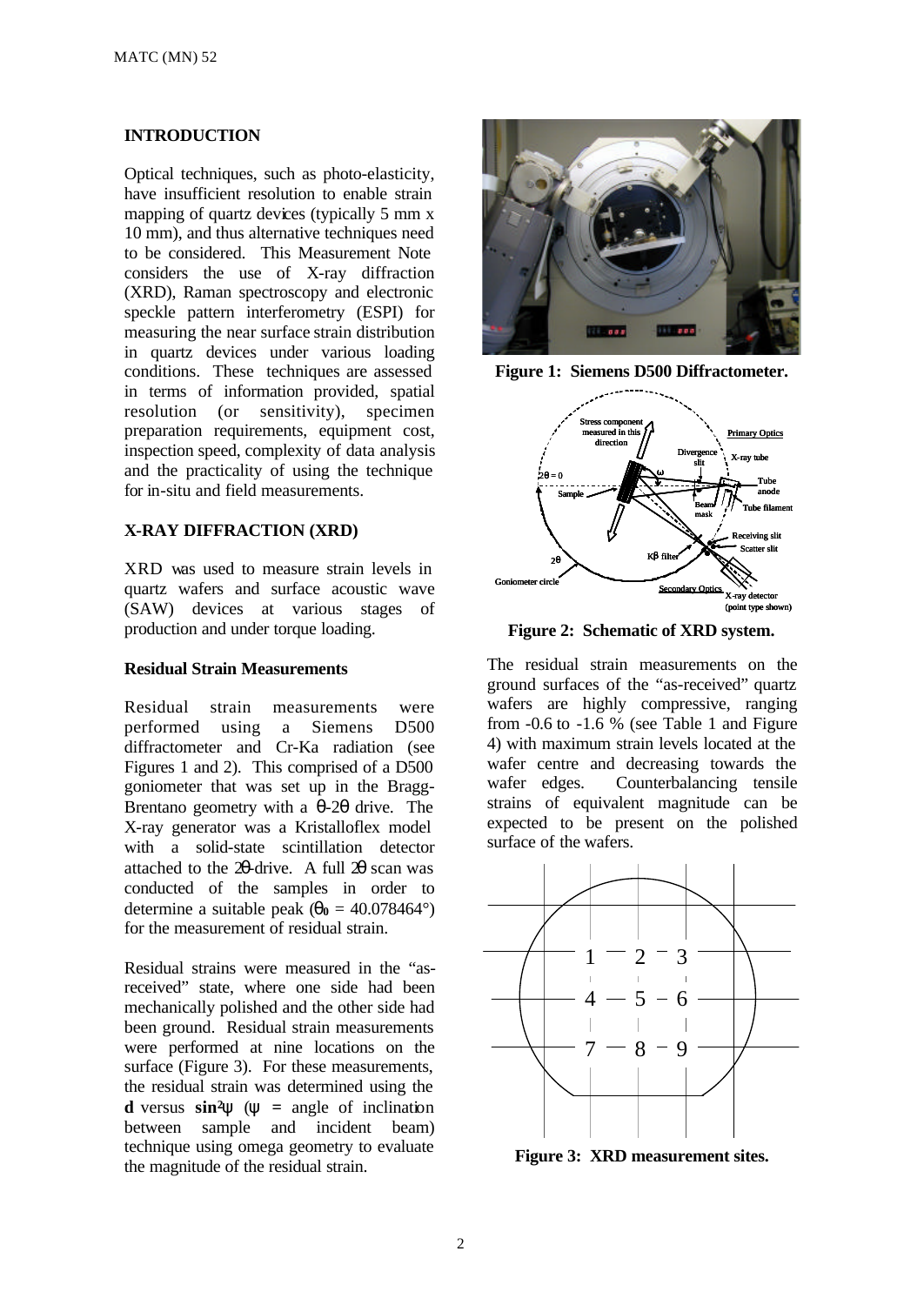| <b>Position</b> | <b>Residual Strain (%)</b> |             |             |          |             |  |
|-----------------|----------------------------|-------------|-------------|----------|-------------|--|
|                 | <b>AAAB</b>                | <b>AAAC</b> | <b>AAAD</b> | AAAE     | <b>AAAF</b> |  |
|                 | $-1.013$                   | $-1.440$    | $-1.453$    | $-1.125$ | $-1.602$    |  |
| $\overline{2}$  | $-1.176$                   | $-1.218$    | $-1.140$    | $-1.493$ | $-1.431$    |  |
| 3               | $-1.125$                   | $-1.471$    | $-1.168$    | $-1.416$ | $-1.410$    |  |
| 4               | $-1.198$                   | $-1.619$    | $-1.453$    | $-1.477$ | $-1.443$    |  |
| 5               | $-1.043$                   | $-1.431$    | $-1.525$    | $-1.416$ | $-1.172$    |  |
| 6               | $-1.126$                   | $-1.172$    | $-1.451$    | $-1.475$ | $-1.423$    |  |
| 7               | $-0.610$                   | $-1.399$    | $-1.421$    | $-1.393$ | $-1.346$    |  |
| 8               | $-0.692$                   | $-1.316$    | $-1.494$    | $-1.427$ | $-1.214$    |  |
| 9               | $-0.787$                   | $-1.258$    | $-1.262$    | $-1.150$ | $-1.294$    |  |

**Table 1: Measured Residual Strain in "As-Received" Quartz Wafers**



**Figure 4: Residual strain maps for "as-received" quartz wafers AAAE and AAAF.**

The strain distribution pattern for most of the wafers was similar; as expected if produced by the same procedure. The XRD detector used was relatively slow, thus it was not feasible from a time perspective to increase the resolution. Sampling speed is dependent on the type of detector used, and a recent update of the system now samples within 10 seconds. The information obtained using only nine locations provided sufficient information on the strain distribution in the wafers. The technique can be used to provide a through-thickness strain profile, however the process used would be destructive.

# **In-Situ Strain Measurements**

Strain measurements were carried out on one of two SAW devices (see Figure 5), which were mounted on a rectangular beam (5 mm x 12.5 mm) to measure the direct (tensile and compressive) strain components of the shear strain.

The gauge-length of the beam was nominally 100 mm. The end sections of the beam were circular to fit the torque loading rig (see Figure 6) with a diameter of 12.5 mm. The SAW devices were adhesively bonded to the flat surfaces using M-Bond 610 epoxy adhesive at orientation of ±45° to the longitudinal axis of the beam.



**Figure 5: Surface acoustic wave (SAW) devices mounted on torque beam.**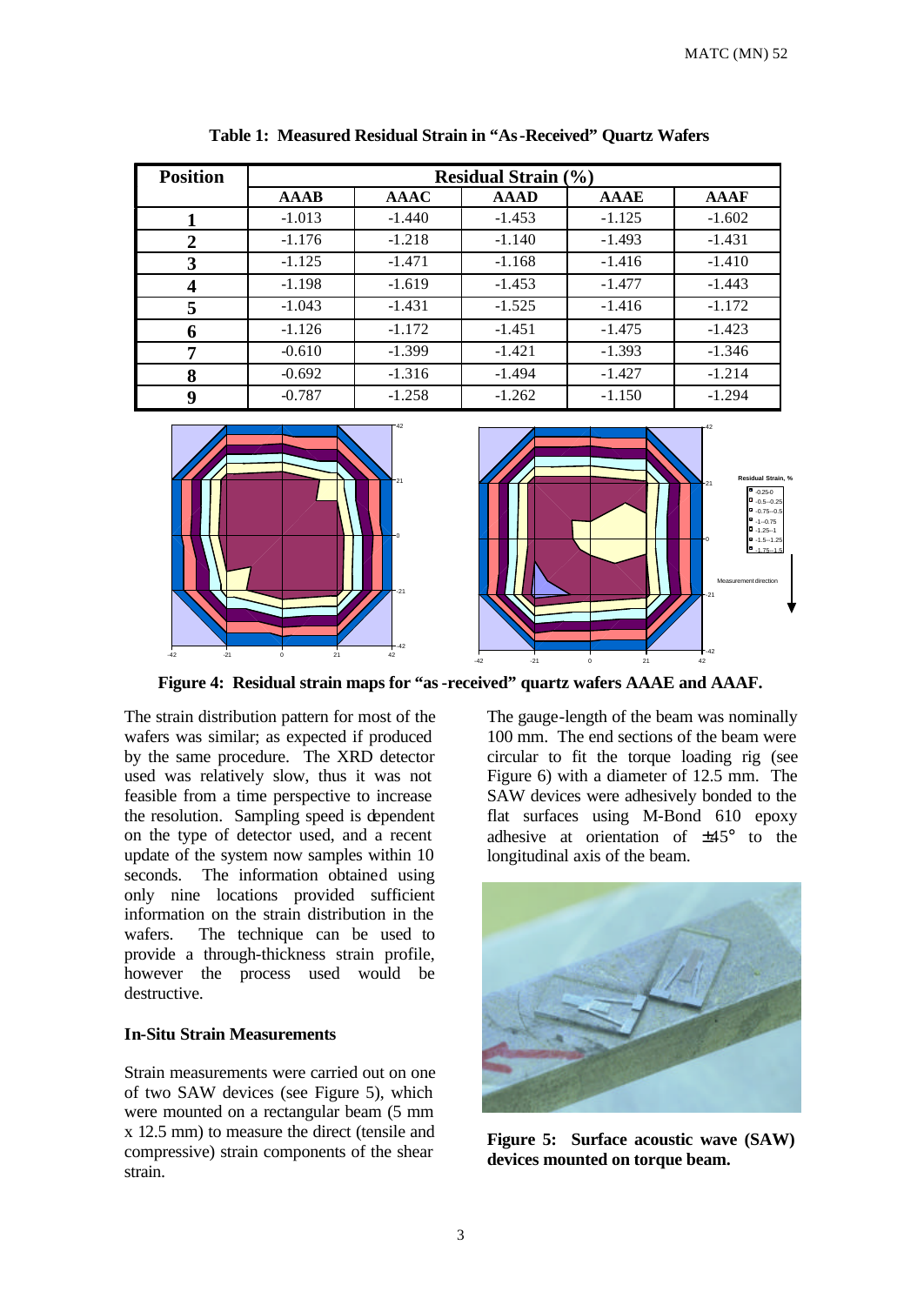

**Figure 6: Torque loading rig and specimen.** 

Torque was applied to the beam via a loading rig (Figure 6) and the corresponding strains on the surface of the SAW device (see Figure 5) were measured using XRD by comparing the stressed and unstressed lattice spacing **d** and **d0** positions using the following relationship:

$$
\mathbf{e}_{\mathbf{f}\mathbf{y}}^{\{hkl\}} = \ln\left(\frac{d_{\mathbf{f}\mathbf{y}}}{d_0}\right) = \ln\left(\frac{\sin \mathbf{q}_0}{\sin \mathbf{q}_{\mathbf{f}\mathbf{y}}}\right)
$$

where the value of **d0** is obtained from published literature and **d** is measured. **q** denotes the angle of the diffraction peak.

The incident beam was focused along the axis of the SAW devices and not along the beam (i.e. specimen) axis. Shifts in the diffraction peak caused by twisting of the beam were corrected using a standard silicon powder. An applied displacement of 3.6 mm (via the loading arm) is equivalent to an applied torque of 13 Nm (or 1,000 με at the centre of the beam). Strain measurements using the 40.014° peak are presented in Table 2 and Figure 7.



**Figure 7: XRD strain measurement versus applied torque.** 

The relationship between applied torque and resultant strain as measured using XRD can be considered linear in the torque range of 0 to 4 Nm. The applied torque versus XRD strain curve starts to deviate from linearity beyond this range. It should be noted that the XRD beam interrogates a region roughly 10 mm long and 1-2 mm wide, hence strain measurements are associated with a rectangular strip on the surface of the torque transducer rather than an average strain value over the entire area sampled by the transducer. In addition, the distribution of shear stress in the beam section is not uniform along the beam or through the beam within the gauge-length.

XRD is a research tool and not easily adaptable for in-service monitoring of strain distributions, particularly under dynamic conditions. However, portable commercial equipment is available. Although analysis is complex, the technique can be used to map the average strain as a function of applied load.

| <b>Deflection</b><br>(mm) | <b>Applied Torque</b><br>(Nm) | <b>Applied Strain</b><br>on Beam | Peak position, ? | Strain, efy<br>(%) |
|---------------------------|-------------------------------|----------------------------------|------------------|--------------------|
| $\bf{0}$                  | 0.0000                        | 0.00                             | 40.078464        | 0.0000             |
| 0.2                       | 0.7448                        | 55.41                            | 40.094124        | $-0.0391$          |
| 0.4                       | 1.4896                        | 110.83                           | 40.111302        | $-0.0819$          |
| 0.6                       | 2.2344                        | 166.24                           | 40.129809        | $-0.1280$          |
| 0.8                       | 2.9792                        | 221.66                           | 40.142594        | $-0.1599$          |
| 1.0                       | 3.724                         | 277.07                           | 40.149823        | $-0.1779$          |
| 1.5                       | 5.586                         | 415.61                           | 40.170394        | $-0.2291$          |

**Table 2: Applied Torque Versus Longitudinal Strain in SAW Device**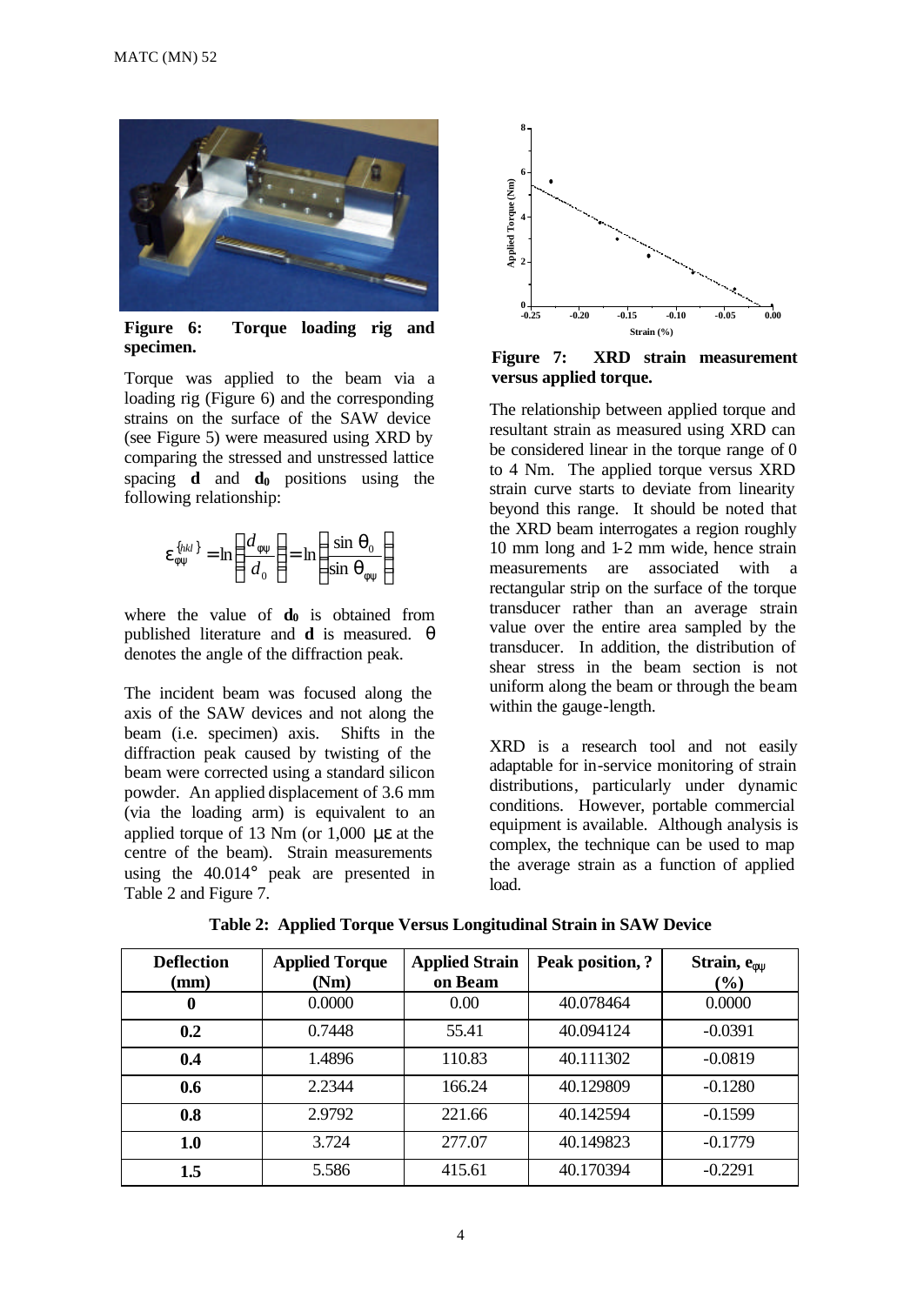#### **RAMAN SPECTROSCOPY**

An alternative approach is to use Raman spectroscopy rather than XRD to determine the strain distribution near the surface of quartz devices. The use of the technique for determining strain relies on detecting frequency shifts in Raman modes (phonons) under mechanical stress. The magnitude of the shift is proportional to the strain. Figure 8 shows a schematic diagram depicting inelastic (Raman) scattering from  $\alpha$ -quartz  $(SiO<sub>2</sub>)$  in which the frequency and intensity (peak height) of the scattered peak changes with stress. By monitoring the Raman scattering frequency at different positions on the sample, a strain map can be produced with a spatial resolution of 0.01 mm. Raman spectroscopy systems are capable of measuring frequency changes as small as 0.02 cm-1 . For silicon, this corresponds to a stress sensitivity of 10 MPa.

The Raman scattering frequency of silicon is  $521$  cm<sup>1</sup>. . However, this frequency is dependent on the strain state of the material

(i.e. residual strains will cause the peak to shift). In general, compressive stresses result in an increase in Raman frequency and conversely tensile stresses cause a reduction. The relation between strain or stress and the Raman frequency tends to be linear under uniaxial and biaxial loads.

A Dilor XY spectrometer was used, together with an Ar<sup>+</sup> laser, and a liquid nitrogen cooled CCD detector, to obtain spectra from the quartz wafer used as a torque sensor. In the Dilor instrument, incident laser light from an Ar+ laser is focused on a sample (Figure 8). The scattered light is analysed using a double grating monochromator followed by a single grating spectrometer. A cooled CCD detector allows weak signals to be measured. A microscope objective lens combined with confocal optics, allows the signal to be collected from sample volumes on the micrometer scale. A stepper-driven XY translation stage enables high spatial resolution spectral mapping.



**Figure 8: Schematic of scattering from a-quartz (SiO2). (Dilor XY Raman spectrometer)**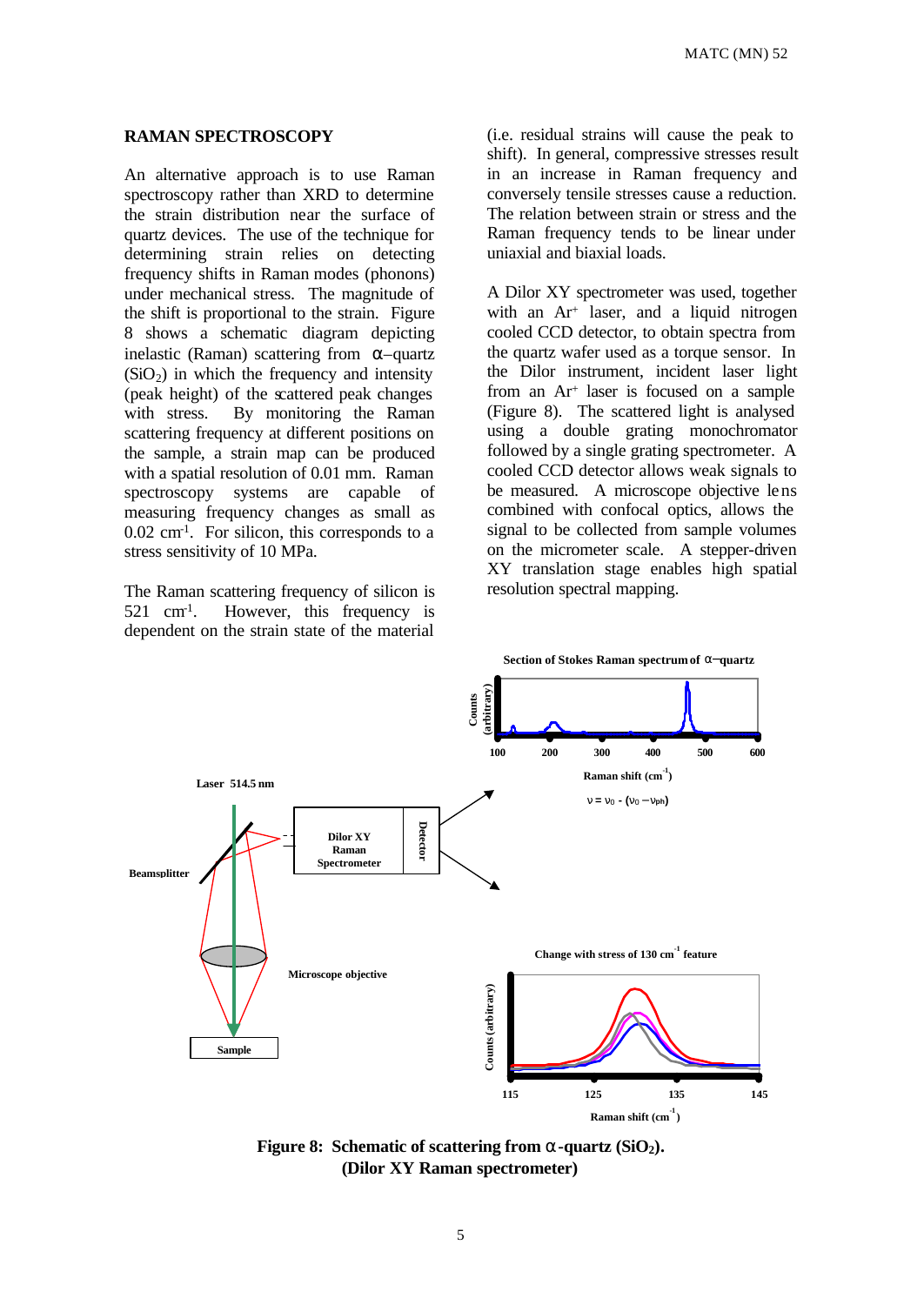

**Figure 9: Mapping positions on SAW transducer for Raman spectroscopy.**

Strain measurements were carried out on the torque device shown in Figures 5 and 6. Measurements were taken at 11 equally spaced intervals along three lines **A** (2.00 mm long), **B** (3.40 mm long) and **C** (5.50 mm long) on the SAW device (see Figure 9). The Raman frequency measurement range was  $70 \text{ cm}^1$  to  $675 \text{ cm}^1$  (Figure 10) Strain measurements were obtained for four different levels of applied torque (0.0, 1.8, 3.6 and 5.4 Nm). A x50 microscope objective was used to irradiate the sample with ∼40 mW of 514.5 nm laser radiation, and also used to collect the back-scattered light. The measurement time at each position was approximately 3 minutes.



**Figure 10: Raman spectrum along line B as a function of position: Position 1 = edge and Position 11 = centre.**



**Figure 11: Raman frequency shift as a function of applied torque.**



**Figure 12: Raman frequency shift (464 cm-1 ) at Position 6 on line C.**

 $\alpha$ -quartz (SiO<sub>2</sub>) has a rich Raman spectrum with 14 bands spanning the range  $100 \text{ cm}^{-1}$ to 1300 cm-1 . An initial trial was carried out at a single point on the surface of one of the torque loaded SAW devices to determine the relationship between the Raman frequency shift and applied torque. Several different Raman features (130, 207, 265, 355, 393 and 464 cm-1 ) were monitored. The 464 cm-1 Raman peak is generally selected for determining strain in quartz. The Raman frequency shift was positive (increase in frequency) and tends to increase linearly with applied torque (see Figures 11 and 12). The results shown in Figure 12 were from a separate location.

The technique is able to provide information on the strain response within the quartz substrate to applied load. The Raman frequency shift, which is independent of focal path is normally used for measuring localised strain. Whereas, the peak height is dependent on both the strain state of the inspected area and the separation distance between the optical microscope objective lens and the inspected surface. In order to use the peak height, the beam needs to be focused identically at each location on the sample surface; a difficult task on structures that have undergone out-of-plane deformation as a result of twisting. Another issue relates to the complexity of resolving strain components under a biaxial stress state. The technique is readily adaptable to uniaxial loading conditions, but would require additional experimental and analysis work in order to interpret the data in terms of strain measurement.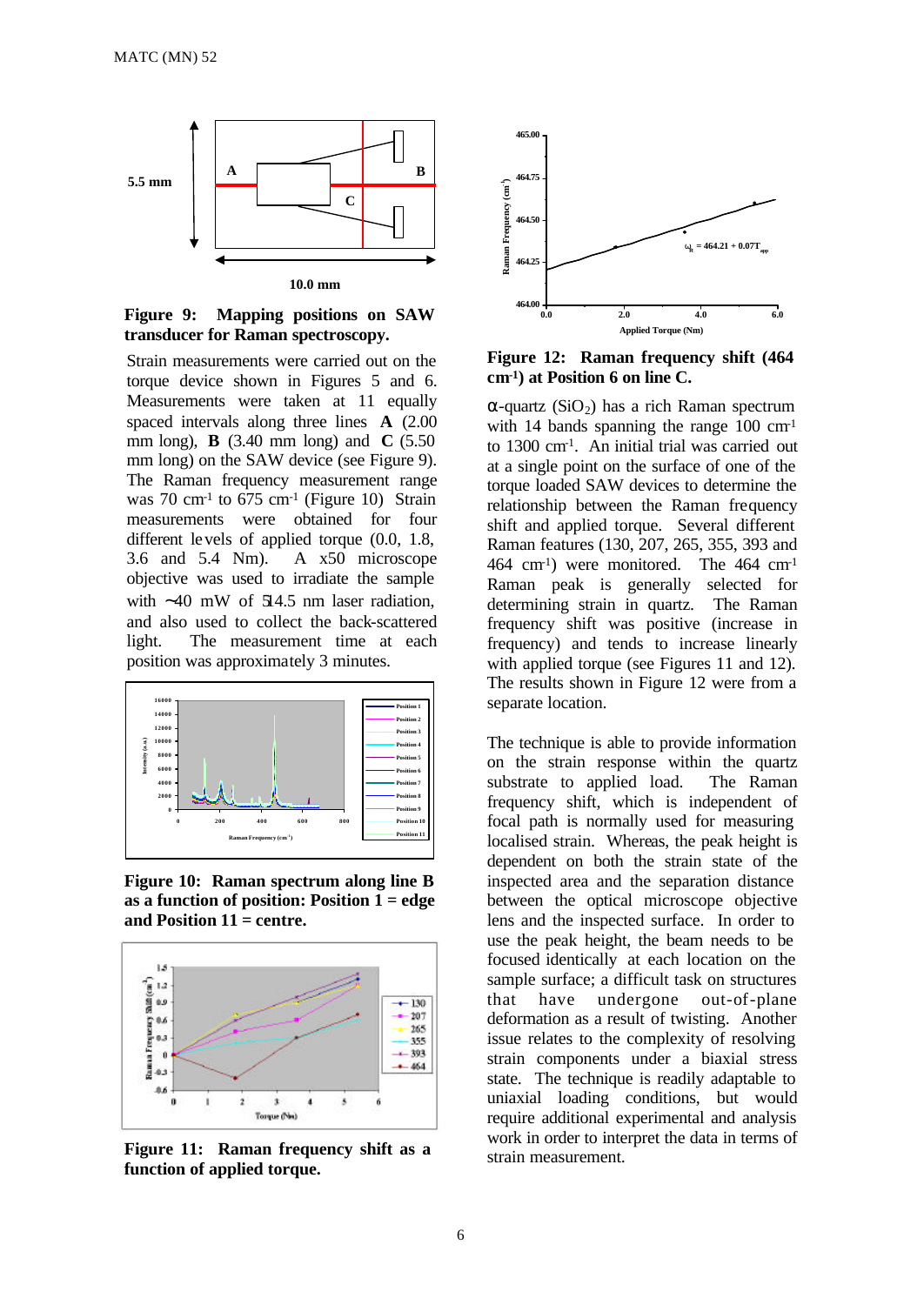# **ELECTRONIC SECKLE PATTERN INTERFEROMETRY (ESPI)**

ESPI was used to monitor the out-of-plane displacement of the torsion bar shown in Figure 5. The specimen preparation was relatively straightforward (only requiring the spraying of a chalk spray on the surface of the specimen). ESPI is a non-contact measurement, based on the interference between two diffracted light patterns, which require a certain roughness of the surface [1- 2]. A layout of the ESPI system is shown in Figure 13. Experiments were carried-out on an optical table in an enclosed environment, thereby minimising vibration from the environment.

A maximum displacement of approximately 100 μm per step can be applied to the lever of the torsion jig, by means of a piezoelectric linear step motor, with a resolution of approximately 4 nm. It was found, however, that a displacement of 10-20 μm was sufficient to obtain 3 fringes (each fringe corresponds to 0.415 μm z-displacement). Figure 14 shows a typical speckle pattern resulting from out-of-plane deformation of a surface of a rectangular rod loaded in tension. The plot shown in Figure 15 is typical of the strain state present at the surface of a rectangular rod under torsion. It is possible to convert the data presented in these plots into actual strain values using classical beam analysis, and deduce the average strains of the surface in three orthogonal directions. However, it was not possible to distinguish the specific strain in the sensor from the strain on the rod, although in some specific cases a pattern resembling a "Y" shape could be observed.



**Figure 14: A typical speckle pattern resulting from out-of-plane deformation: undeformed (top); deformed (middle); and difference (bottom) [2].**



**Figure 15: Out-of-plane deformation measurements on torque bar using ESPI.**

In order to obtain reliable strain measurements at the surface of quartz devices using ESPI, the rigidity (**EI** where **E** is the elastic modulus and **I** is the moment of inertia) of the rod and the attached device should be of similar magnitude.

Although the sensitivity of the ESPI apparatus is high, with a minimum displacement in the range of 20 nm detectable, it was not possible to optically resolve strain variations across the SAW device. Some slight variations were detected at the edges of the SAW device, but could not be analysed, due to a lack of sensitivity of the detection equipment.

**Figure 13: ESPI system layout [2].**